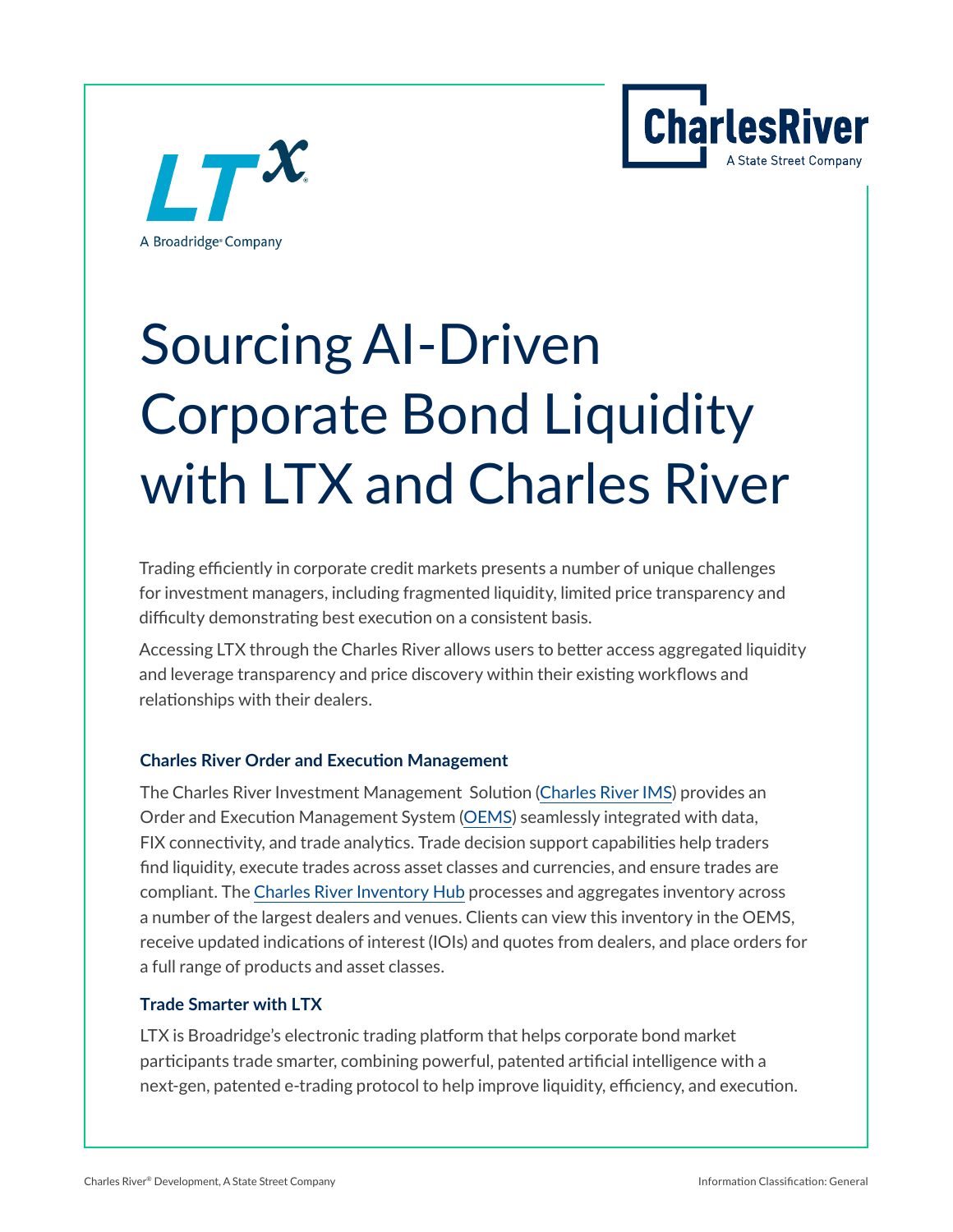

#### Powerful Artificial Intelligence Discovers Liquidity

- **·** Pre-trade, gauge real-time contra-liquidity via dynamic Liquidity Cloud Scores that react to direction, size, and price updates
- **·** Inform your dealer selection process
- **·** Connect with natural buyers and sellers within your dealer's client network, rank ordered by our neural network

#### Your Dealers Are Empowered to Better Service You

- **·** Your dealers have the tools they need to service you better
- **·** By identifying and ranking natural counterparties for your trade
- **·** By aggregating liquidity across multiple parties

#### A New Trading Protocol Helps Achieve Next-level Best Execution

- **·** Control information leakage while also leveraging 'smart transparency'
- **·** Monitor price development in real-time with the opportunity to improve your price
- **·** Achieve a new level of best execution



#### **The Liquidity Cloud**®  **and Liquidity Cloud Scores**

Natural contra liquidity is discovered in the Liquidity Cloud, a network of thousands of buy- and sell-side indications. Liquidity Cloud Scores are delivered through proprietary analysis in the Liquidity Cloud, offering a forward-looking, real-time, dynamic assessment of liquidity based on direction, price, and size.

The integration will enable Charles River users to effortlessly contribute their interests to the Liquidity Cloud.

- **·** Discover natural liquidity by anonymously sharing your interest.
- **·** Stage orders from CRD to LTX to initiate an RFX or respond to an invitation from a contra participant.
- **·** When enabled, IOIs will be sent from the user's blotter in CRD over to LTX via existing FIX order staging connections.



#### **RFX**®

RFX is the next-generation trading protocol that delivers smart transparency. Each RFX session begins with a participant entering a firm order for a fixed period of time. During an RFX session, a host dealer harnesses LTX AI® to share this firm order with a select group of clients, inviting them to accept or counter the order. Each invited client can enter a firm, executable bid/offer at their desired size. All bids/offers are visible to the initiator, host dealer, and any other invitee that has submitted a bid/ offer within market context, allowing for price discovery and price improvement.